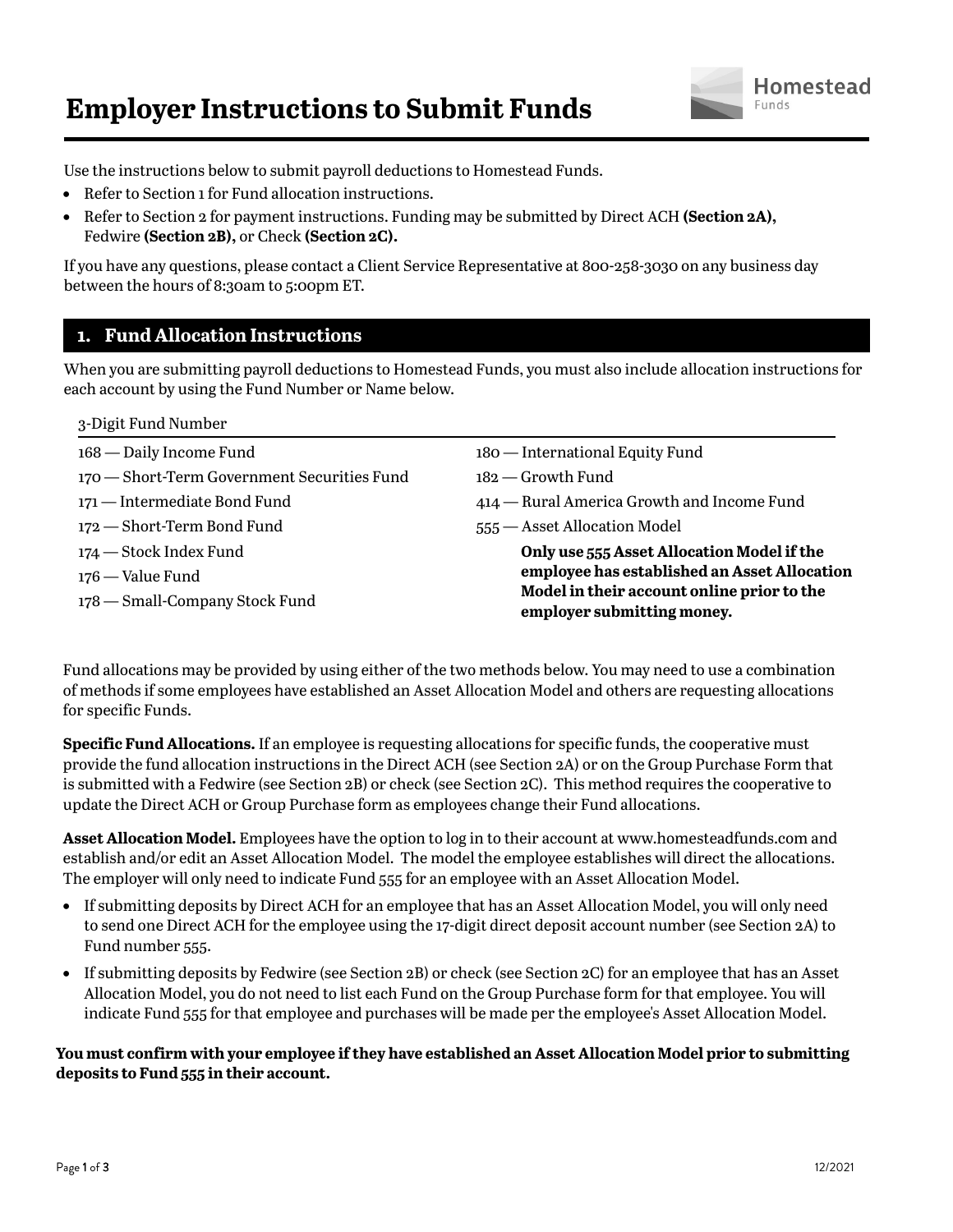

# **2. Payment Instructions**

Please choose one payment method to submit deposits. Money may be submitted by Direct ACH **(Section A),** FedWire **(Section B),** or Check **(Section C).**

# A. Submitting Funds by Direct ACH *(Homestead Fund's preferred method)*

When submitting a Direct ACH transfer you must use ABA/Routing Number: **104000016**

The ABA must be accompanied by a special 17-digit Direct Deposit Account Number to purchase directly into the shareholder's account with Homestead Funds. If an employee is requesting deposits to multiple Funds, they will have a 17-digit direct deposit account number for each Fund and you will need to submit a Direct ACH for each. If an employee is requesting deposits to an Asset Allocation Model, you will only submit one Direct ACH for the employee and use Fund 555 when creating the 17-digit direct deposit account number.

**17-Digit Direct Deposit Account Number = Account Type Code + Fund Number + 10-Digit Homestead Account Number.** Follow steps 1 through 4 completely to create the 17-Digit Direct Deposit Account Number.

### 1. Account Type Code

### **Choose one:**

- 2240 for an IRA or ESA account OR
- 2230 for a non-IRA account (including UGMA/UTMA, Corporate and Deferred Compensation)

### 2. Fund Number

### **Choose the appropriate Fund Number as listed below:**

| 3-Digit Fund Number                         |                                                                          |
|---------------------------------------------|--------------------------------------------------------------------------|
| 168 — Daily Income Fund                     | 180 — International Equity Fund                                          |
| 170 – Short-Term Government Securities Fund | $182$ - Growth Fund                                                      |
| 171 — Intermediate Bond Fund                | 414 – Rural America Growth and Income Fund                               |
| 172 - Short-Term Bond Fund                  | 555 - Asset Allocation Model                                             |
| 174 — Stock Index Fund                      | Only use 555 Asset Allocation Model if the                               |
| 176 — Value Fund                            | employee has established an Asset Allocation                             |
| 178 — Small-Company Stock Fund              | Model in their account online prior to the<br>employer submitting money. |

### 3. 10-Digit Homestead Account Number

Add enough zeroes in front of the shareholder's Homestead Funds account number to equal ten digits total. Please note that account numbers vary in length. Below gives an example with 5-digit account numbers but the total number of zeroes you add may be different, depending on the account number you are submitting for Direct ACH.

4. Examples for creating the 17-Digit Direct Deposit Account Number

Fund Number: 176 Fund Number: 172 Account Number: XXXXX Account Number: XXXXX Account Type: IRA Account Type: Non-IRA 17-Digit Direct Deposit Account Number: 224017600000xxxxx

### **IRA Example Non-IRA Example**

17-Digit Direct Deposit Account Number: 223017200000xxxxx